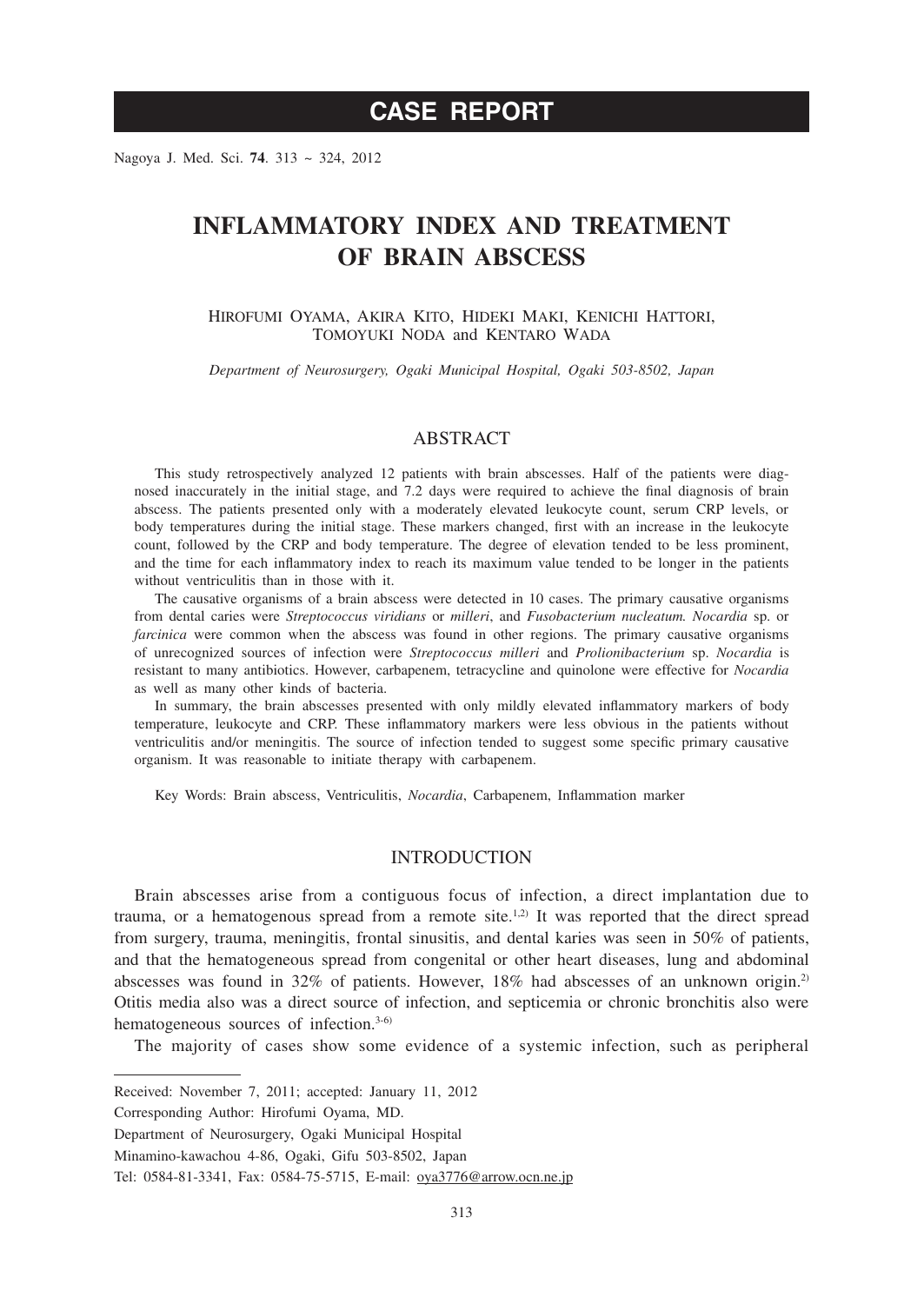Hirofumi Oyama *et al.*

leukocytosis, elevated C-reactive protein (CRP) values, elevated erythrocyte sedimentation rate, and elevated body temperature.<sup>7-10)</sup> However, these indicators of an infective process are not prominent in the initial stage, and a correct diagnosis is often not considered in the outpatient department or on admission.<sup>9)</sup> Only progressive neurological symptoms frequently prompt an urgent referral for investigation with computed tomography  $(CT)$  scanning.<sup>9)</sup> The difficulties in making an early diagnosis are responsible for the residual high mortality, in spite of the advent of antibiotic treatment.8) The best result can only be achieved if the physician remains alert to the possibility of an intracranial abscess.<sup>8)</sup>

The current series of 12 patients with brain abscesses retrospectively analyzed the levels and chronological changes of body temperature, leukocyte, and serum CRP for the purpose of making an early and reliable initial diagnosis. Furthermore, sources of infection and infecting organisms were also analyzed to find more information about what antibiotics should be initially selected.<sup>11)</sup>

## CASES AND METHODS

Twelve patients with brain abscesses treated between 2006 and 2011 were retrospectively analyzed (Table 1). The patients included 10 males and 2 females whose ages ranged from 33 to 79 years old. The underlying diseases were diabetes mellitus (2 patients), chronic glomerulonephritis treated with immunosuppressant (1 patient), subarachnoid hemorrhage (1 patient), cardiac failure and pulmonary fibrosis (1 patient), and acquired immunodeficiency syndrome (AIDS, 1 patient).

The initial diagnoses in the outpatient department were brain abscess in 6 patients, cerebral infarction in 2 patients, metastatic brain tumor in 1 patient, alcohol intoxication in 1 patient, venous thrombosis in 1 patient, and simple headache in 1 patient (Table 1). The time from onset to the final diagnosis of brain abscess was 0–4 days (mean 0.8 days) in the correctly diagnosed 6 patients and 2–15 days (mean 7.2 days) in the inaccurately diagnosed 6 patients.

The frontal lobe was the most common site of the abscess (5 cases), and the other lesions were in the parietal lobe in 3 cases, basal ganglia in 2 cases, thalamus in 1 case, and cerebellum in 1 case.

A bacteriological culture was performed under an aerobic condition of 35°C for 18–24 hours with aerobic bacteria, under an anaerobic condition of 35<sup>o</sup>C for 2 days with anaerobic bacteria, and under an aerobic condition of 35°C for 3 days with *Nocardia*. The identification of the bacterial strains was conducted using an identification kit, and the clinical isolates of *Nocardia* were determined with a restriction fragment length polymorphism method using bacterial 16S  $rDNA<sup>12</sup>$  The microbial sensitivity test was analized with the microdilution method. Minimum inhibitory concentration (MIC) was measured with dry plate (Eiken Chemical Co., Ltd., Tokyo). The susceptibility was decided according to the NCCLS document.<sup>13)</sup>

The initial therapy was conducted with intravenous infusion of antibiotics or antimicrobials (Table 1). The secondary intravenous antibiotics or antimicrobials were administered according to the results of the microbial sensitivity test. Therapy was conducted with oral intake of antibiotics or antimicrobials in 10 cases. Excision of abscess was performed in 6 cases, and aspiration of abscess with/without decompressive craniotomy or ventricular drainage was performed in 4 cases. Ventricular drainage was performed in 1 case. One case was not treated surgically.

Ventriculitis or meningitis was diagnosed by cerebrospinal fluid analysis. Three patients developed ventriculitis and/or meningitis (ventriculitis group) and 9 cases did not (non-ventriculitis group). The inflammatory indices of body temperature, leukocyte counts, and CRP levels were analyzed and compared within each group.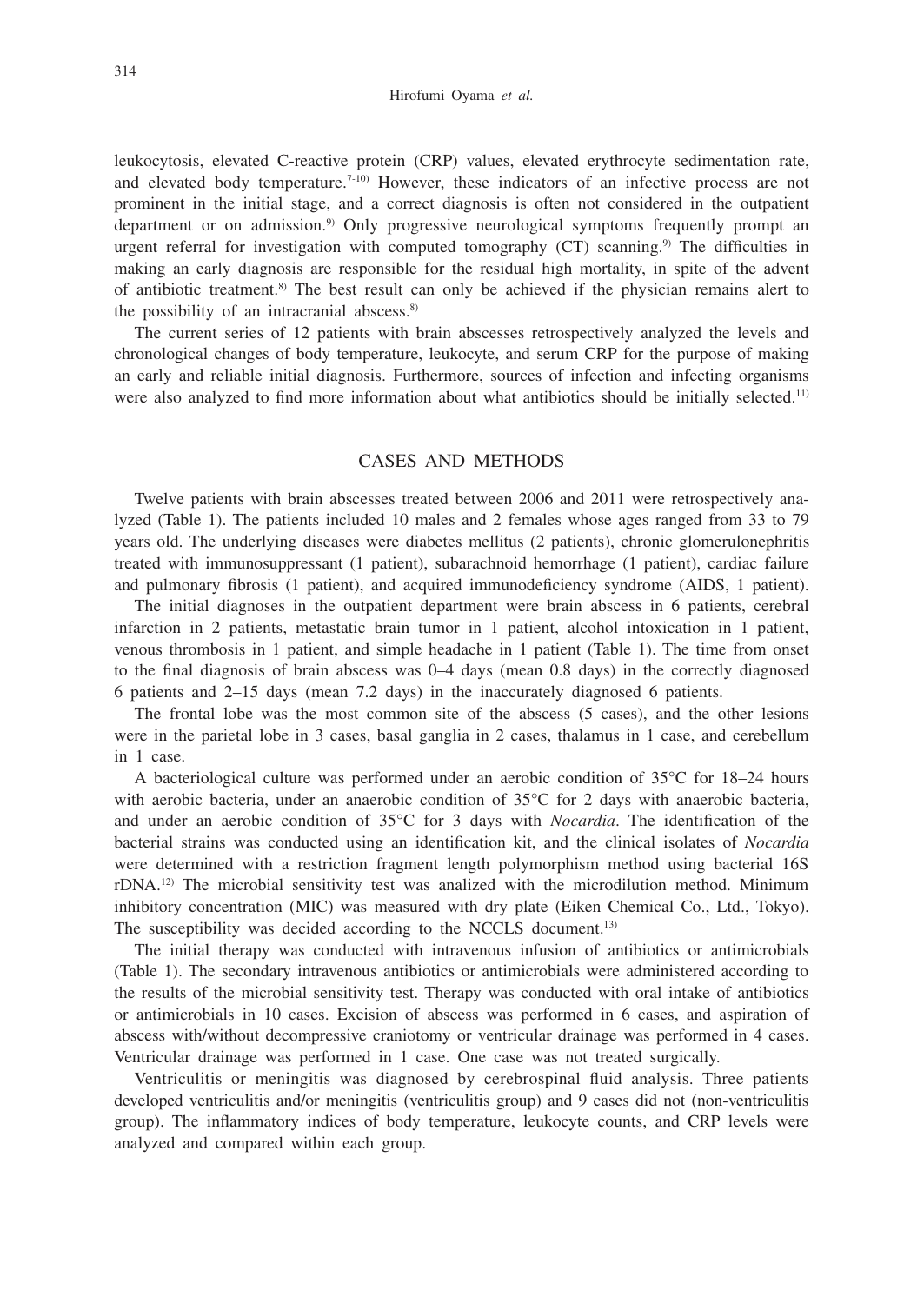## TREATMENT OF BRAIN ABSCESS

#### **Table 1** Summary of the cases

Abbreviations: penicillin (PCG, benzylpenicillin; ABPC, ampicillin; AMPC, amoxicillin; PIPC, piperacillin), SBTPC, sultamicillin; SBT/ABPC, sulbactam/ampicillin; SBT/CPZ, sulbactam/cefoperazone), cephalosporin (CEZ, cefazolin; CTM, cefotiam; CAZ, ceftazidime; CTRX, ceftriaxone), oral cephem (CFTM, cefteram; CDTR, cefditoren; CFPM, cefcapene), oxacephem (FMOX, flomoxef), carbapenem (PAPM, panipenem; IPM, imipenem; MEPM, meropenem), aminoglycoside (TOB, tobramycin; AMK, amikacin), macrolide (EM, erythromycin; CAM, clarithromycin; CLDM, clindamycin), tetracycline (MINO, minocycline), other antibiotic (VCM, vancomycin; FOM, fosfomycin; CP, chloramphenicol; S/T, sulfamethoxazole/trimethoprim), quinolone (TFLX, tosufloxacin; LVFX, levofloxacin; PZFX, pazufloxacin).

| case<br>age<br>sex                 | underlying disease to final diagnosis                                                                   | initial diagnosis<br>Time from onset<br>of brain abscess<br>(days) | potential<br>entry site                    | ventriculitis<br>and/or<br>meningitis | primary<br>causative<br>organism       | antibiotics, initial<br>secondary<br>oral   | operation                                               | outcome                  |
|------------------------------------|---------------------------------------------------------------------------------------------------------|--------------------------------------------------------------------|--------------------------------------------|---------------------------------------|----------------------------------------|---------------------------------------------|---------------------------------------------------------|--------------------------|
| $\mathbf{1}$<br>60<br>M            | diabetes mellitus                                                                                       | brain abscess<br>$\mathbf{0}$                                      | dental caries                              | ventriculitis                         | Streptococcus<br>viridans              | FOM, CTX<br>FOM, CLDM<br>$(-)$              | ventricular<br>drainage                                 | independent<br>gait      |
| $\overline{c}$<br>55<br>М          | $(-)$                                                                                                   | brain metastasis<br>6                                              | dental caries                              | $(-)$                                 | Streptococcus<br>viridans              | <b>MEPM</b><br><b>CTRX</b><br><b>LVFX</b>   | resection                                               | independent<br>gait      |
| $\overline{\mathbf{3}}$<br>33<br>M | $(-)$                                                                                                   | alcohol<br>intoxication<br>8                                       | dental caries                              | $(-)$                                 | Streptococcus<br>milleri               | <b>PAPM</b><br>SBT/ABPC, PZFX<br>PCG        | aspiration<br>of abscess<br>decompression<br>craniotomy | wheelchair               |
| 4<br>64<br>F                       | $(-)$                                                                                                   | cerebral<br>infarction<br>6                                        | dental caries                              | $(-)$                                 | Fusobacterium<br>nucleatum             | CLDM, SBT/CPZ<br>CLDM, SBTPC<br><b>MINO</b> | resection                                               | independent<br>gait      |
| 5<br>64<br>M                       | chronic<br>glomerulonephritis<br>intake of<br>immunosuppressant<br>steroid-induced<br>diabetes mellitus | brain abscess<br>$\mathbf{0}$                                      | lung abscess<br>retroperitoneal<br>abscess | $(-)$                                 | Nocardia<br>farcinica                  | <b>MEPM</b><br><b>PZFX</b><br>LVFX, MINO    | resection                                               | independent<br>gait      |
| 6<br>64<br>M                       | $(-)$                                                                                                   | brain abscess<br>$\Omega$                                          | gluteal abscess                            | $(-)$                                 | Nocardia sp                            | MINO, IPM<br>MINO, IPM<br>MINO, S/T         | aspiration<br>of abscess                                | independent<br>gait      |
| $\overline{7}$<br>35<br>М          | subarachnoid<br>hemorrhage<br>hydrocephalus                                                             | simple headache<br>$\overline{c}$                                  | VP-shunt                                   | meningitis                            | Prevotella sp<br>Corynebacterium<br>sp | IPM, CLDM<br>IPM, CLDM<br><b>MINO</b>       | resection                                               | independent<br>gait      |
| 8<br>43<br>M                       | $(-)$                                                                                                   | brain abscess<br>$\mathbf{1}$                                      | unrecognized                               | ventriculitis                         | Streptococcus<br>milleri               | <b>PAPM</b><br>ABPC<br>AMPC                 | aspiration<br>of abscess<br>ventricular<br>drainage     | independent<br>gait      |
| 9<br>53<br>F                       | $(-)$                                                                                                   | brain abscess<br>$\overline{4}$                                    | unrecognized                               | $(-)$                                 | Streptococcus<br>milleri               | <b>PAPM</b><br>PCG<br><b>AMPC</b>           | aspiration<br>of abscess                                | independent<br>gait      |
| 10<br>79<br>М                      | cardiac failure<br>pulmonary fibrosis                                                                   | cerebral<br>infarction<br>6                                        | unrecognized                               | $(-)$                                 | Propionibacterium<br>sp                | <b>CEZ</b><br><b>PIPC</b><br><b>EM</b>      | resection                                               | walks with<br>assistance |
| 11<br>59<br>M                      | $(-)$                                                                                                   | brain abscess<br>$\bf{0}$                                          | unrecognized                               | $(-)$                                 | not detected                           | <b>CTX</b><br><b>PAPM</b><br><b>LVFX</b>    | no operation                                            | independent<br>gait      |
| 12<br>39<br>M                      | <b>AIDS</b>                                                                                             | venous<br>thrombosis<br>15                                         | unrecognized                               | $(-)$                                 | Toxoplasma<br>suspected                | <b>CTRX</b><br><b>CFPM</b><br>$(-)$         | resection                                               | unconsciousness          |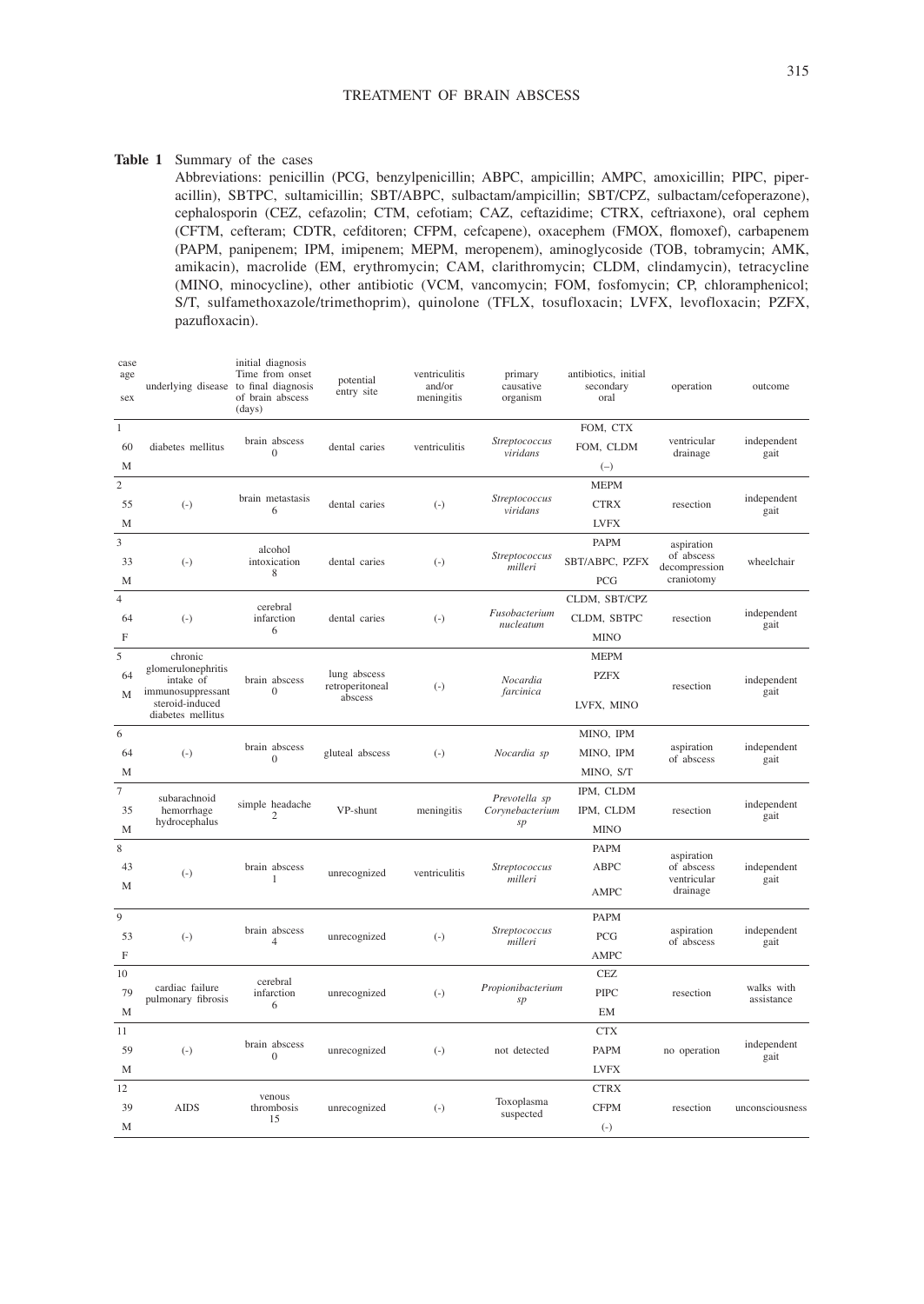## **RESULTS**

## *Inflammation indices*

The mean leukocyte count on admission was  $9.694/\text{mm}^3$  in the non-ventriculitis group and  $14,477/\text{mm}^3$  in the ventriculitis group (Fig. 1A). The maximum leukocyte count was  $12,708/\text{mm}^3$ in the non-ventriculitis group and  $20,747/\text{mm}^3$  in the ventriculitis group. The leukocyte count increased significantly after admission in the non-ventriculitis group (Wilcoxon signed-ranks test, *p*=0.028).

The mean serum CRP level on admission was 2.72 mg/dl in the non-ventriculitis group and 10.68 mg/dl in the ventriculitis group (Fig. 1B). The maximum CRP was 10.47 mg/dl in the nonventriculitis group and  $31.95 \text{ mg/dl}$  in the ventriculitis group. The CRP in the non-ventriculitis group increased significantly after admission (Wilcoxon signed-ranks test,  $p=0.028$ ). The maximum CRP was significantly higher in the ventriculitis group in comparison to the non-ventriculitis group (Welch's *t* test, *p*=0.001).

The mean temperature on admission was  $37.3^{\circ}$ C in the non-ventriculitis group and  $37.9^{\circ}$ C in the ventriculitis group (Fig. 1C). The maximum temperature was  $38.6^{\circ}$ C in the non-ventriculitis group and 39°C in the ventriculitis group. The temperature significantly increased after admission in the non-ventriculitis group (Wilcoxon signed-ranks test, *p*=0.011).

For leukocytes, the mean time for each of the indicators of infection to reach their maximum values was 10.8 days from the onset in the non-ventriculitis group and 6.7 days in the ventriculitis group. The respective values for CRP were 12.6 days in the non-ventriculitis group and 6.7 days in the ventriculitis group. In respect to body temperature, the values were 17.1 days in the non-ventriculitis group and 7 days in the ventriculitis group (no significant differences between



# leukocyte count (/mm3)

**Fig. 1A** Levels of leukocyte counts at the initial stage and their maximum levels. These were analyzed separately in patients with ventriculitis and/or meningitis (ventriculitis group) and in cases without ventriculitis and meningitis (non-ventriculitis group). Black columns show mean values and bars show standard deviation. The leukocyte count increased significantly (\*) after admission in the non-ventriculitis group (Wilcoxon signed-ranks test, *p*=0.028).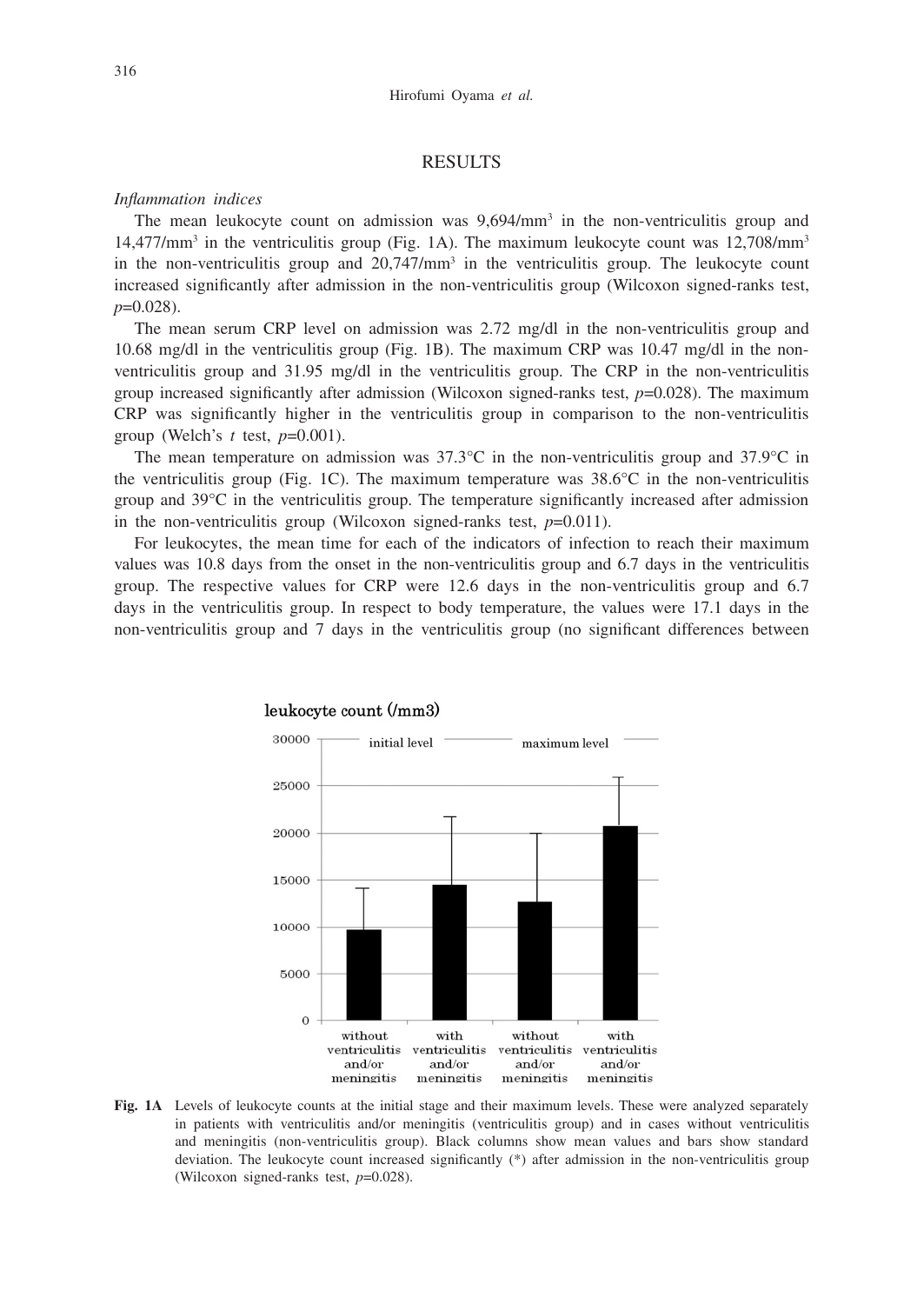

## $CRP$  (mg/dl)

**Fig. 1B** Levels of CRP at the initial stage and their maximum levels. These were analyzed separately in patients with ventriculitis and/or meningitis (ventriculitis group) and in cases without ventriculitis and meningitis (non-ventriculitis group). Black columns show mean values and bars show standard deviation. The CRP in the non-ventriculitis group increased significantly (\*) after admission (Wilcoxon signed-ranks test, *p*=0.028). The maximum CRP was significantly (\*) higher in the ventriculitis group in comparison to the non-ventriculitis group (Welch's *t* test, *p*=0.001).



#### temperature (degrees Celsius)

**Fig. 1C** Levels of body temperature at the initial stage and their maximum levels. These were analyzed separately in patients with ventriculitis and/or meningitis (ventriculitis group) and in cases without ventriculitis and meningitis (non-ventriculitis group). Black columns show mean values and bars show standard deviation. The temperature significantly (\*) increased after admission in the non-ventriculitis group (Wilcoxon signed-ranks test, *p*=0.011).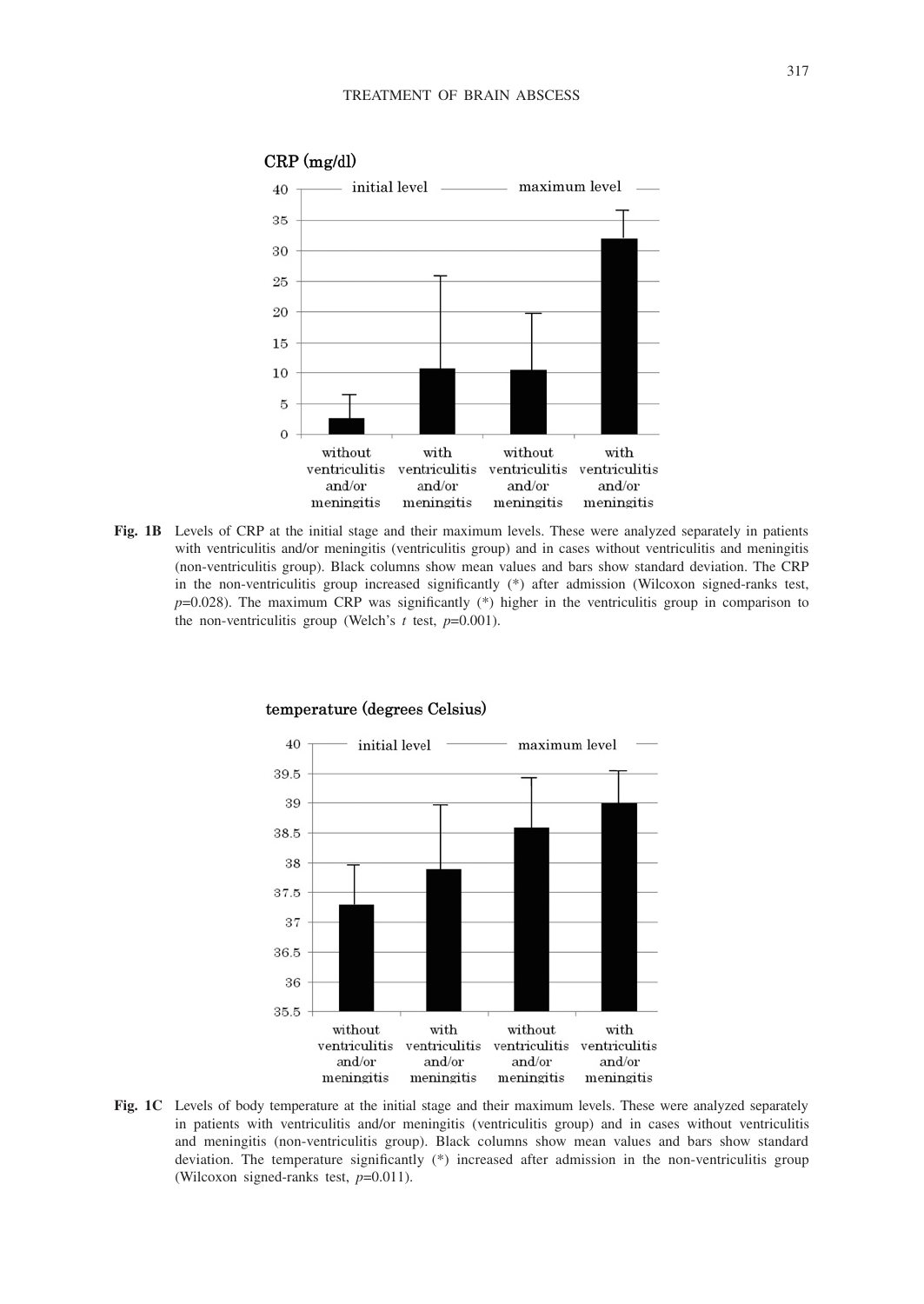

term from onset to maximum values (days)

**Fig. 1D** Time (days) for each inflammatory index to reach their maximum values in the patients with ventriculitis and/or meningitis (ventriculitis group) and in cases without ventriculitis and meningitis (non-ventriculitis group). Black columns show mean values and bars show standard deviation.

each groups, Fig. 1D).

#### *Bacteriological findings*

A hematogenous spread from a remote site was the most common cause of an abscess (11 cases). Dental caries were found in 4 cases, and the other lesions were lung and retroperitoneal abscess in 1 case and gluteal abscess in 1 case. Although the source of the infection was not recognized, hematogenous spread was suspected in another 5 cases. An abscess occurred following the infection of a ventriculoperitoneal shunt in one case of subarachnoid hemorrhage.

The causative organisms were detected in 10 cases (Table 1). The primary causative organisms were *Streptococcus viridians* (2 cases), *Streptococcus milleri* (1 case), and *Fusobacterium nucleatum* (1 case) in 4 cases of abscesses arising from dental caries. The causative organism was *Nocardia farcinica* in 1 case of retroperitoneal and lung abscess, and *Nocardia* sp. in 1 case of gluteal abscess. *Toxoplasma* infection was suggested by the MRI findings in the patient with AIDS, although no immunoserological test was performed.

Carbapenem, tetracycline, and quinolone were generally effective for many types of bacteria, including *Nocardia* (Fig. 2). Penicillin, cephalosporin, sultamicillin and macrolide were effective for many kinds of bacteria other than Nocardia. Amikacin was ineffective for *Corynebacterium* sp., *Streptococcus viridians* and *milleri*. Imipenem was ineffective for *Propionibacterium sp.*, and benzylpenicillin was ineffective for *Prevotella* sp.

## *Outcome*

Nine patients had an independent gait at discharge, but one required assistance with walking (Table 1). One patient was transferred to another hospital and required a wheelchair. The patient with AIDS was transferred to another hospital following deterioration of consciousness. That patient's initial incorrect diagnosis resulted in a significantly poor outcome. Three of the 6 incorrectly-diagnosed patients at discharge required help with walking, needed a wheelchair,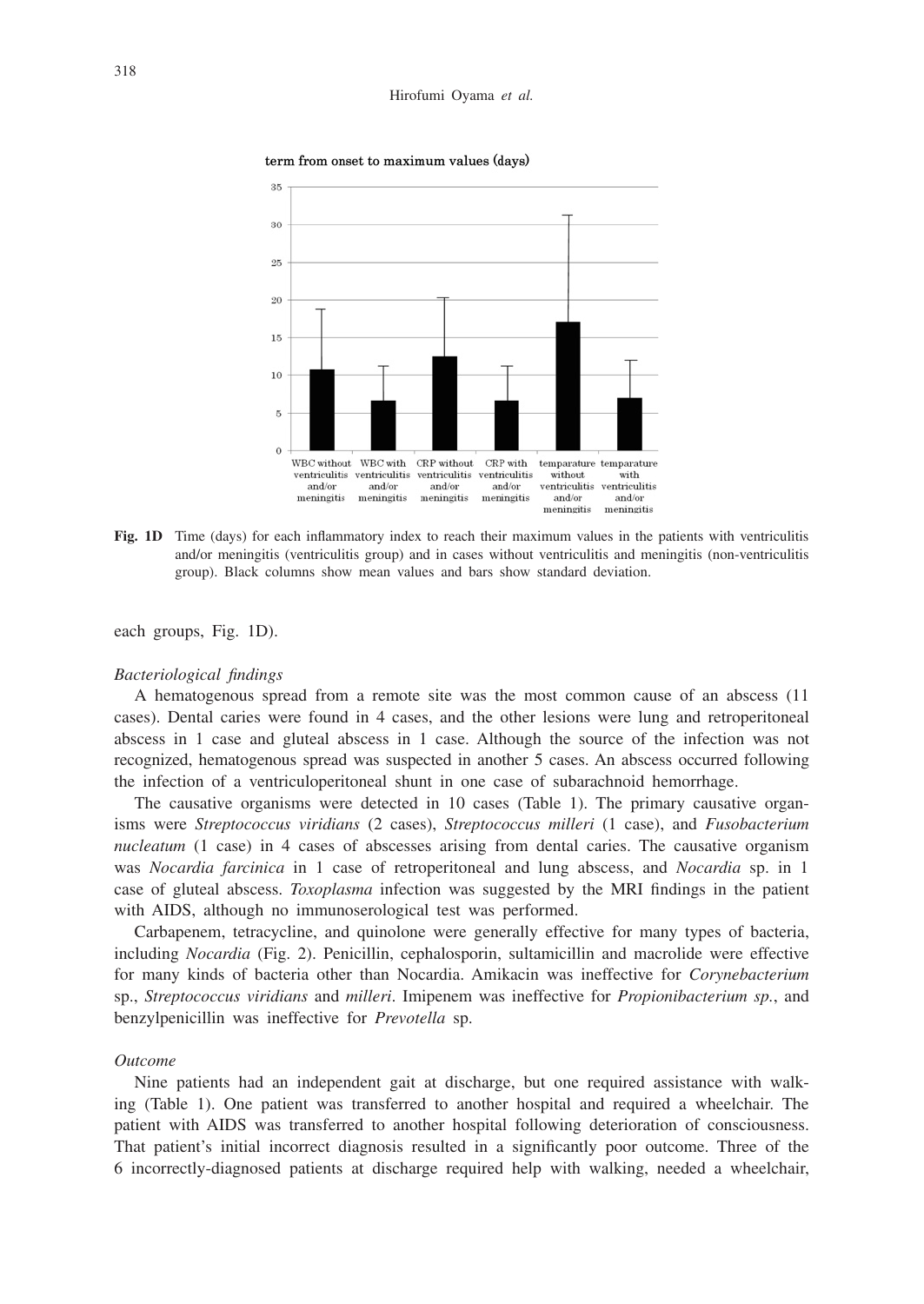# Streptococcus viridans

MIC ( $\mu$  g/ml)





# Streptococcus milleri

 $MIC ( \mu g/ml )$ 



**Fig. 2**B

## Corynebacterium sp.

MIC ( $\mu$  g/ml)



**Fig. 2**C

# Fusobacterium nucleatum

MIC ( $\mu$  g/ml)



**Fig. 2**D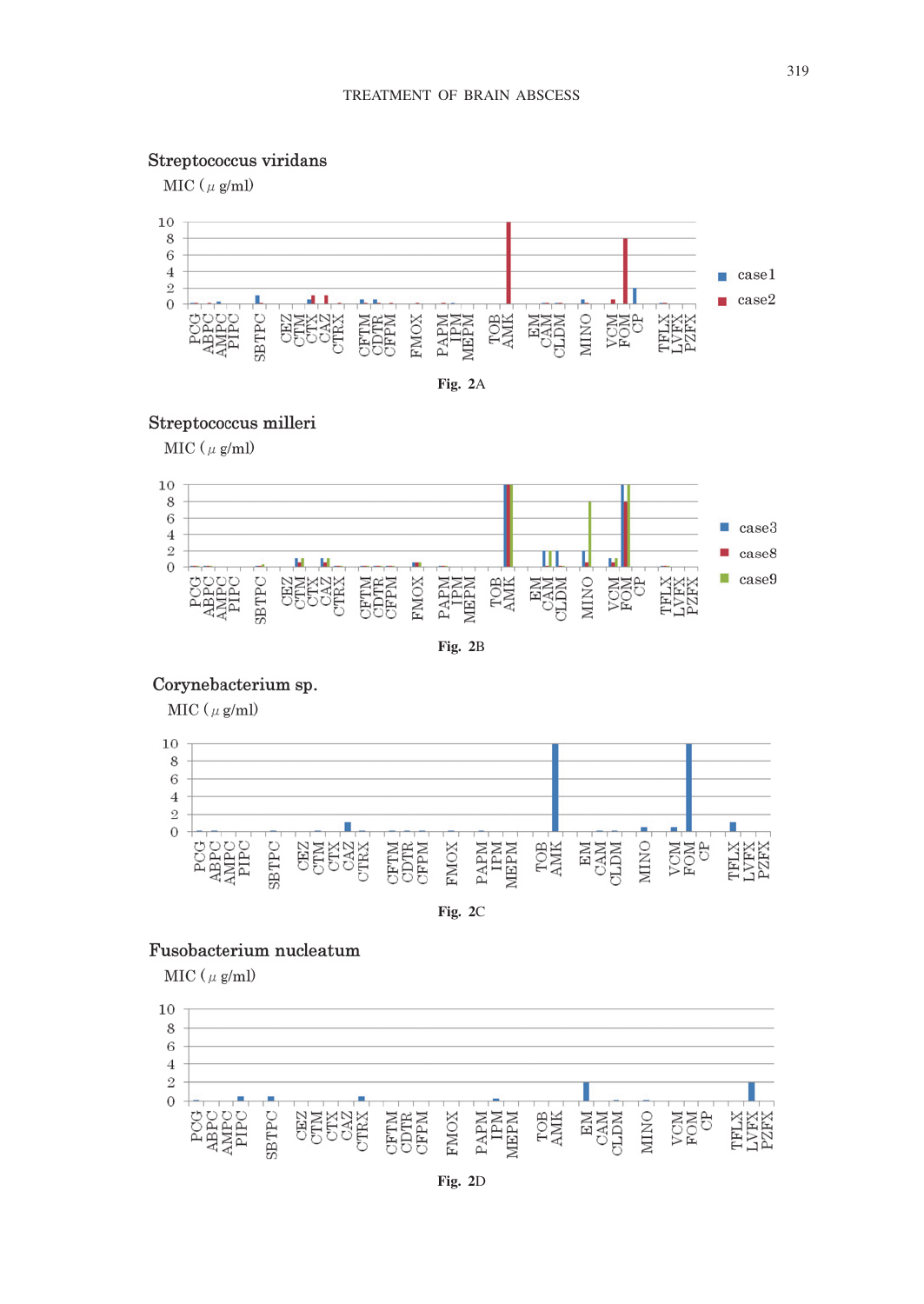# Propionibacterium sp.

MIC ( $\mu$  g/ml)



**Fig. 2**E



MIC ( $\mu$  g/ml)



**Fig. 2** Susceptibility test in each bacterial strain.

Abbreviations: MIC, minimum inhibitory concentration; penicillin (PCG, benzylpenicillin ; ABPC, ampicillin; AMPC, amoxicillin; PIPC;piperacillin), SBTPC, sultamicillin; cephalosporin (CEZ, cefazolin; CTM, cefotiam; CTX, cefotaxime; CAZ, ceftazidime; CTRX, ceftriaxone), oral cephem (CFTM, cefteram; CDTR, cefditoren; CFPM, cefcapene), oxacephem (FMOX, flomoxef), carbapenem (PAPM, panipenem; IPM, imipenem; MEPM, meropenem), aminoglycoside (TOB, tobramycin; AMK, amikacin), macrolide (EM, erythromycin; CAM, clarithromycin; CLDM, clindamycin), tetracycline (MINO, minocycline), other antibiotic (VCM, vancomycin; FOM, fosfomycin; CP, chloramphenicol), quinolone (TFLX, tosufloxacin; LVFX, levofloxacin; PZFX, pazufloxacin).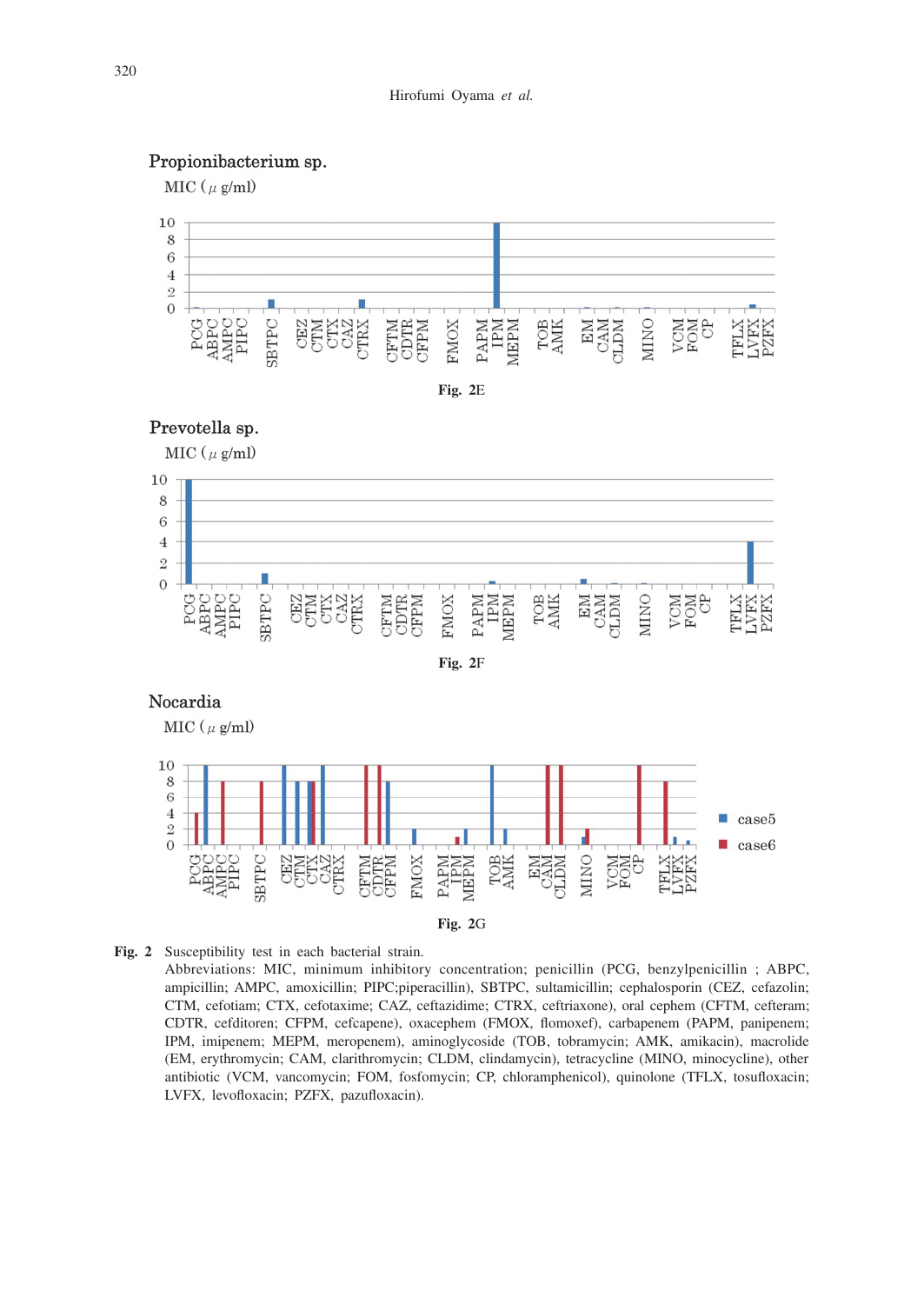**Table 2** The condition at discharge in patients with correct or incorrect initial diagnosis The initial incorrect diagnosis resulted in a significantly poor patient outcome. (*p*=0.046, Chi-square for independence test).

|                             | condition at discharge |                                                       |
|-----------------------------|------------------------|-------------------------------------------------------|
|                             | independent gait       | dependent gait, wheelchair, consciousness disturbance |
| corect initial diagnosis    |                        |                                                       |
| incorrect initial diagnosis |                        |                                                       |

or had consciousness disturbance (Table 2). In contrast, all 6 correctly-diagnosed patients could move about independently at discharge ( $p=0.046$ , Chi-square for independence test).

## DISCUSSION

Headache, vomiting, drowsiness and focal symptoms, sometimes accompanied by focal or generalized seizures, are the classic symptoms of brain abscess. In addition, papilledema is commonly found in drowsy patients that appear ill.<sup>1,9,14)</sup> However, many individuals frequently fail to show all of these symptoms.<sup>9)</sup> In such people, the diagnosis of the brain abscess becomes very difficult. Half of the patients in the current series were diagnosed inaccurately in the initial stage, and it took 7.2 days to achieve the final diagnosis of brain abscess for the misdiagnosed patients. Bibliographically, the average time between the onset of the symptoms and confirmed diagnosis was 9.6 days.15)

It was reported that patients with brain abscess usually show high leukocyte counts (12,400– 32,300/mm<sup>3</sup>) at the time of admission.<sup>1,8,9,16</sup> The CRP was elevated to a high level  $(2-21.6 \text{ mg}/$ dl) in 69.2–71.4% of patients on admission,<sup>7,16,17</sup> and 25.6–50% of abscess patients were febrile  $(37.8-39.8^{\circ}C)$  at the time of admission.<sup>1,8,9)</sup> However, the value of these inflammatory indices were generally lower than the ones reported in the non-ventriculitis group of the current series. The mean leukocyte count, CRP level and body temperature on admission were 9,694/mm<sup>3</sup>, 2.72 mg/dl, and  $37.3^{\circ}$ C, respectively. This tendency made the initial diagnosis of brain abscess more difficult in the patients without ventriculitis. Body temperature is known to be associated with cytokine levels in serum and cerebrospinal fluid.<sup>18)</sup> In the current series, therefore, the inflammatory reaction was considered to be less prominent in the non-ventriculitis group than in the ventriculitis group.

Microbial infection stimulates the production of cytokines, such as interleukin-1,6,8 and TNF-alpha, in the macrophage, dendrite cells, and glial cells.16,18) Interleukin-6 causes a biphasic neutrophilia, wherein the first peak results from the mobilization of polymorphonuclear leukocytes into the circulating pool from the marginated pool, and the second peak results from an accelerated bone marrow release of polymorphonuclear leukocytes.19,20) Interleukin-1 stimulates the production of CRP in hepatocytes,<sup>16)</sup> and cytokines such as interleukin-1,6 and TNF-alpha act on the preoptic area of the hypothalamic thermoregulatory center and regulate body temperature.<sup>18)</sup> In the current series, the change of inflammatory indices began with increased leukocyte counts, followed by elevation of CRP and body temperature. The mean time for each infectious indicator to reach its maximum value in the non-ventriculitis group was 10.8 days for leukocytes, 12.6 days for CRP, and 17.1 days for body temperature. In an experiment with rabbit in which the endogeneous pyrogen was injected in to the cerebroventricular region, these inflammatory indices changed chronologically in the order of body temperature, leukocyte count, and CRP.<sup>21)</sup> In the current series, the pattern of chronological change of the inflammatory indices was different from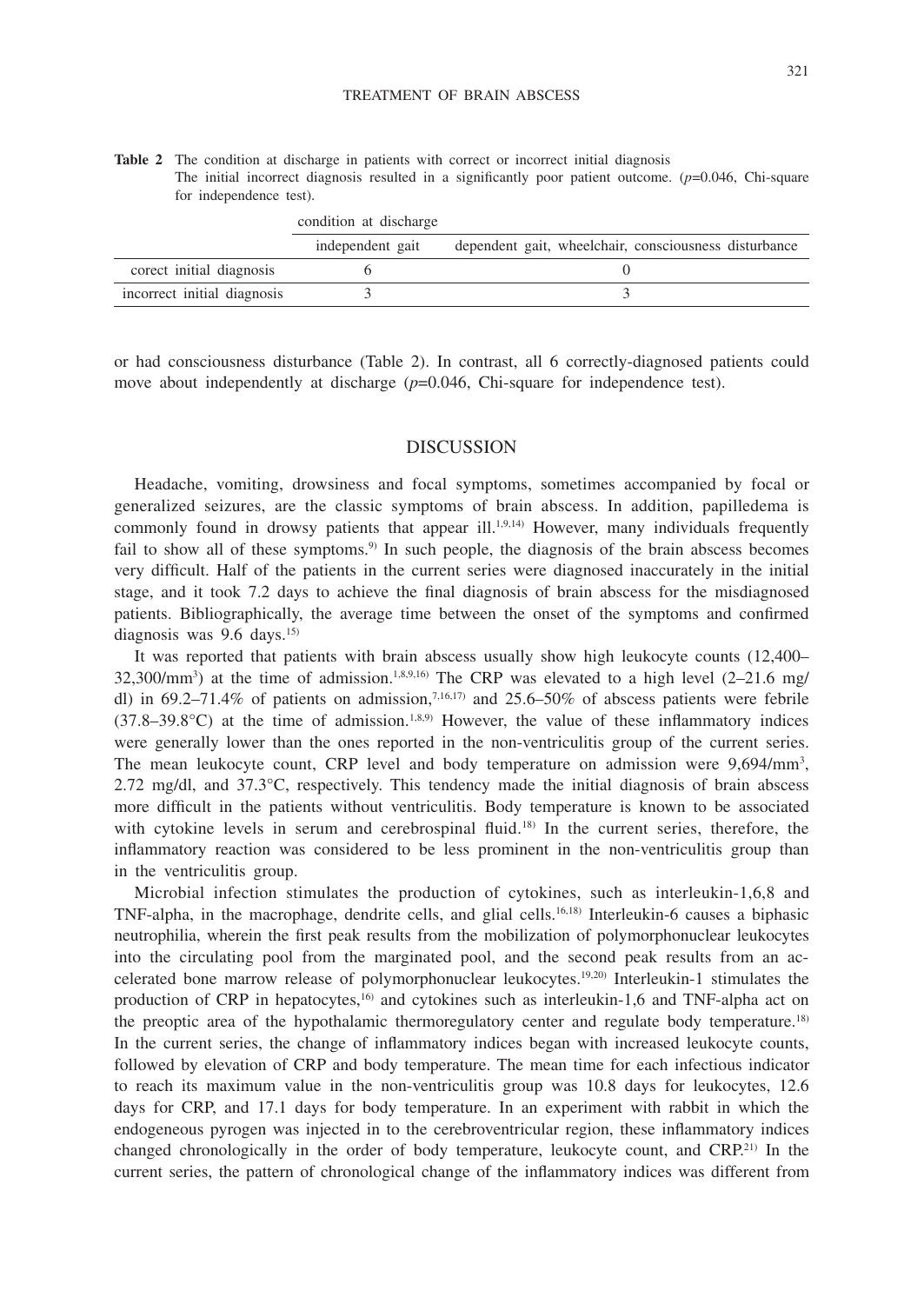#### Hirofumi Oyama *et al.*

that of the rabbit experiment, but our results will help us diagnose patients correctly.

The causative organisms were reported to be eventually identified in  $58-81\%$  of cases.<sup>10,14)</sup> The majority of them were gram-positive bacteria. Anaerobes were present in 23% of patients, and methicillin-resistant *Staphylococcus aureus* or *Nocardia* were also identified in some patients.14) The source of infection tended to point toward some particular primary causative organism. It was reported that the primary causative organisms were *Streptococcus milleri*, *Staphylococcus aureus* and *Bacterioides* in dental caries, *Streptococcus milleri*, *B-haemolytic Streptococcus*, *Staphylococcus aureus* and *Bacterioides* in sinusitis, *Streptococcus* and *Proteus mirabilis* in otitis media, *Haemophillus influenza* in chronic bronchitis, and *Streptococcus milleri* and *Staphylococcus epidermidis* in infections of an unknown origin.<sup>4)</sup> In the current series, the primary causative organisms from dental caries were *Streptococcus viridians*, *Streptococcus milleri*, or *Fusobacterium nucleatum*. *Nocardia farcinica* or *Nocardia* sp. were involved when the abscess originated from other infections. The primary causative organisms were *Streptococcus milleri* and *Propionibacterium* sp. when the source of infection was unrecognized. Antibiotics must be selected during the initial stage before the bacteria are identified in a laboratory culture. These tendencies of this disease revealed in the current series will help us in the selection of appropriate antibiotics.

Optimal management of brain abscesses requires intensive antibiotic therapy, $\mu$  for which the selection of an appropriate antibiotic is crucial. The treatment has usually been performed with penicillin (benzylpenicillin) or cephalosporin (cefotaxime or ceftriaxone) in combination with vancomycin or metronidazole.<sup>22-24)</sup> Although metronidazole is stable in abscesses and a high concentration of it can be obtained from cerebrospinal fluid, its usage is not covered by Japanese national medical insurance. Furthermore, it was reported that carbapenem was more effective than the standard chemotherapy.<sup>25,26)</sup> Cure was obtained in  $100\%$  of the patients with imipenem therapy, in contrast with 86.7% of patients with the conventional chemotherapy, including penicillin and metronidazole.25) Another report also mentioned the efficacy of carbapenems (imipenem or meropenem) versus standard chemotherapy (cefotaxime and metronidazole).26) Cure was obtained in 81.8% of those on imipenem, and 96.0% of those on meropenem, in contrast with 66.7% of those cured on standard chemotherapy.26) The microbial sensitivity test in the current series also showed that carbapenem therapy is a reasonable therapeutic choice for treatment of bacterial brain abscesses, including *Nocardia* infection. Another antibiotic can be selected if there is little possibility that *Nocardia* is the cause. Penicillin, cephalosporin, sultamicillin, and macrolide were effective for many types of bacteria other than *Nocardia* in the current series.

Nocardiosis is an opportunistic infection that has been frequently noted in patients with malignancies, systemic lupus erythematosis, long-term steroid usage, transplantation, and HIV infection.27) Our case 5 with glomerulonephritis had received corticosteroids.27) However, recent data demonstrated that central nervous system nocardiosis was common or more prevalent in patients with normal immune systems, as shown in our patient number  $6.27$  At any rate, nocardial brain abscesses remain a clinical challenge associated with high mortality and morbidity rates, because *Nocardia* is resistant to many antibiotics.<sup>27</sup> The recommended treatment is usually imipenem with amikacin, ceftriaxone with amikacin, amoxicillin-clavulanate, minocycline, sulfamethoxazole/ trimethoprim, sulfisoxazole, ciprofloxacin, clindamycin, linezolid, or vancomycin.23,24,28-30) In the current series, carbapenem (imipenem), tetracycline (minocycline), and quinolone (levofloxacin, pazufloxacin) proved effective for *Nocardia*.

A brain abscess has a lethal nature despite recent advances in its diagnosis and treatment.2) The total mortality rate was reported to be  $18-44.7\%$ .<sup>2,3,5)</sup> Poor prognostic factors were prominent consciousness disturbance at admission, an age below 2 years, and multiple abscesses.2,5) The causative organisms also affect the results. Fungus and aerobic bacteria were related to poor outcomes.3,15) In the current series, initial incorrect diagnoses resulted in significantly poor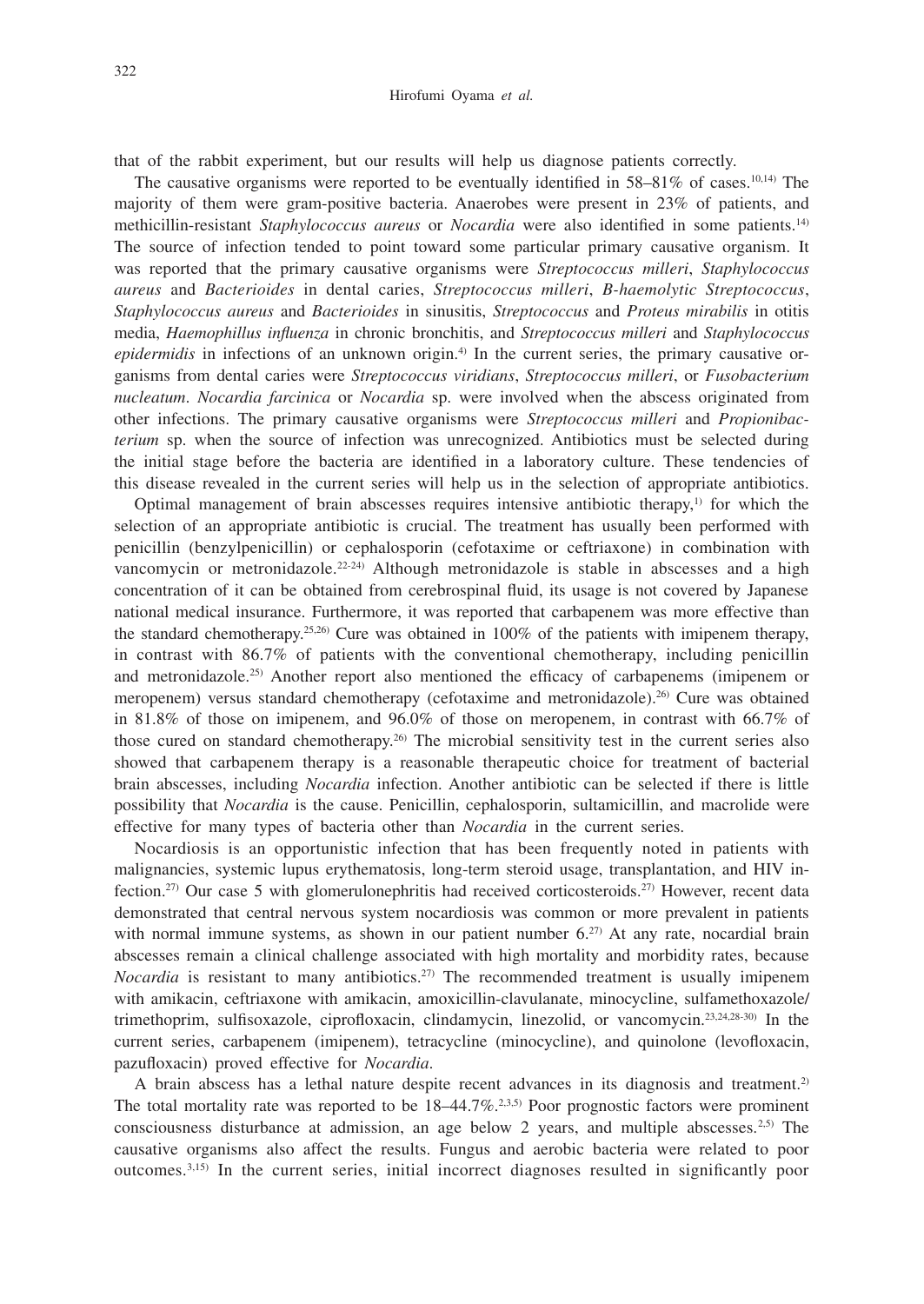outcomes. The delay in making a diagnosis allows time for the rapid enlargement of the brain abscess and causes consciousness disturbance. Therefore, the early diagnosis of brain abscess, proper estimation of causative organisms from the source of infection, and appropriate usage of antibiotics are mandatory.

## **REFERENCES**

- 1) Harris LF, Maccubbin DA, Triplett JN, Jr., Haws FP. Brain abscess: recent experience at a community hospital. *South Med J*, 1985; 78: 704–707.
- 2) Dohrmann PJ, Elrick WL. Observations on brain abscess. Review of 28 cases. *Med J Aust*, 1982; 2: 81–83.
- 3) Jamjoom A, Jamjoom ZA, Naim-Ur-Rahman, Tahan A, Malabarey T, Kambal A. Experience with brain abscess in the central province of Saudi Arabia. *Trop Geogr Med*, 1994; 46: 154–156.
- 4) Kratimenos G, Crockard HA. Multiple brain abscess: a review of fourteen cases. *Br J Neurosurg*, 1991; 5: 153–161.
- 5) Malik S, Joshi SM, Kandoth PW, Vengsarkar US. Experience with brain abscesses. *Indian Pediatr*, 1994; 31: 661–666.
- 6) Jamjoom AB. Short course antimicrobial therapy in intracranial abscess. *Acta Neurochir (Wien)*, 1996; 138: 835–839.
- 7) Adame N, Hedlund G, Byington CL. Sinogenic intracranial empyema in children. Pediatrics, 2005; 116: e461–467.
- 8) Bağdatoğlu H, Ildan F, Cetinalp E, Doğanay M, Boyar B, Uzuneyüpoğlu Z, Haciyakupoğlu S, Karadayi A. The clinical presentation of intracranial abscesses. A study of seventy-eight cases. *J Neurosurg Sci*, 1992; 36: 139–143.
- 9) Harrison MJ. The clinical presentation of intracranial abscesses. *Q J Med*, 1982; 51: 461–468.
- 10) Sutinen J, Sombrero L, Paladin FJ, Julkunen I, Leinikki P, Hernandez E, Saniel M, Brato D, Ruutu P. Etiology of central nervous system infections in the Philippines and the role of serum C-reactive protein in excluding acute bacterial meningitis. *Int J Infect Dis*, 1998–1999; 3: 88–93.
- 11) Hakan T, Ceran N, Erdem I, Berkman MZ, Göktaş P. Bacterial brain abscesses: an evaluation of 96 cases. *J Infect*, 2006; 52: 359–366. Epub 2005 Sep 23.
- 12) Laurent FJ, Provost F, Boiron P. Rapid identification of clinically relevant *Nocardia* species to genus level by 16S rRNA gene PCR. *J Clin Microbiol*, 1999; 37: 99–102.
- 13) NCCLS. 2003. Susceptibility testing of mycobacteria, nocardiae and other aerobic actinomycetes; approved standard, NCCLS document M24-A. NCCLS, Wayne, PA.
- 14) Sichizya K, Fieggen G, Taylor A, Peter J. Brain abscesses--the Groote Schuur experience, 1993–2003. *S Afr J Surg*, 2005; 43: 79–82.
- 15) Le Moal G, Landron C, Grollier G, Bataille B, Roblot F, Nassans P, Becq-Giraudon B. Characteristics of brain abscess with isolation of anaerobic bacteria. *Scand J Infect Dis*, 2003; 35: 318–321.
- 16) Hirschberg H, Bosnes V. C-reactive protein levels in the differential diagnosis of brain abscesses. *J Neurosurg*, 1987; 67: 358–360.
- 17) Jamjoom AB. Short course antimicrobial therapy in intracranial abscess. *Acta Neurochir (Wien)*, 1996; 138: 835–839.
- 18) Conti B, Tabarean I, Andrei C, Bartfai T. Cytokines and fever. *Front Biosci*, 2004; 9: 1433–1449.
- 19) Suwa T, Hogg JC, English D, Van Eeden SF. Interleukin-6 induces demargination of intravascular neutrophils and shortens their transit in marrow. *Am J Physiol Heart Circ Physiol*, 2000; 279: H2954–2960.
- 20) Ulich TR, del Castillo J, Guo KZ. In vivo hematologic effects of recombinant interleukin-6 on hematopoiesis and circulating numbers of RBCs and WBCs. *Blood*, 1989; 73: 108–110.
- 21) Martin LW, Deeter LB, Lipton JM. Acute-phase response to endogenous pyrogen in rabbit: effects of age and route of administration. *Am J Physiol*, 1989; 257(1 Pt 2): R189–193.
- 22) Jamjoom AB. Short course antimicrobial therapy in intracranial abscess. *Acta Neurochir (Wien)*, 1996; 138: 835–839.
- 23) Gilbert DN: The Stanford Guide to Antimicrobial Therapy 2008, 38<sup>th</sup> ed. Antimicrobial Therapy, 2008, Sperryville.
- 24) Murray PR: Pocket Guide to Clinical Microbiology, 2nd ed, 1998. American Society for Microbiology Press, Washington DC.
- 25) Asensi V, Carton JA, Maradona JA, Asensi JM, Pérez F, Redondo P, López A, Arribas JM. Imipenem